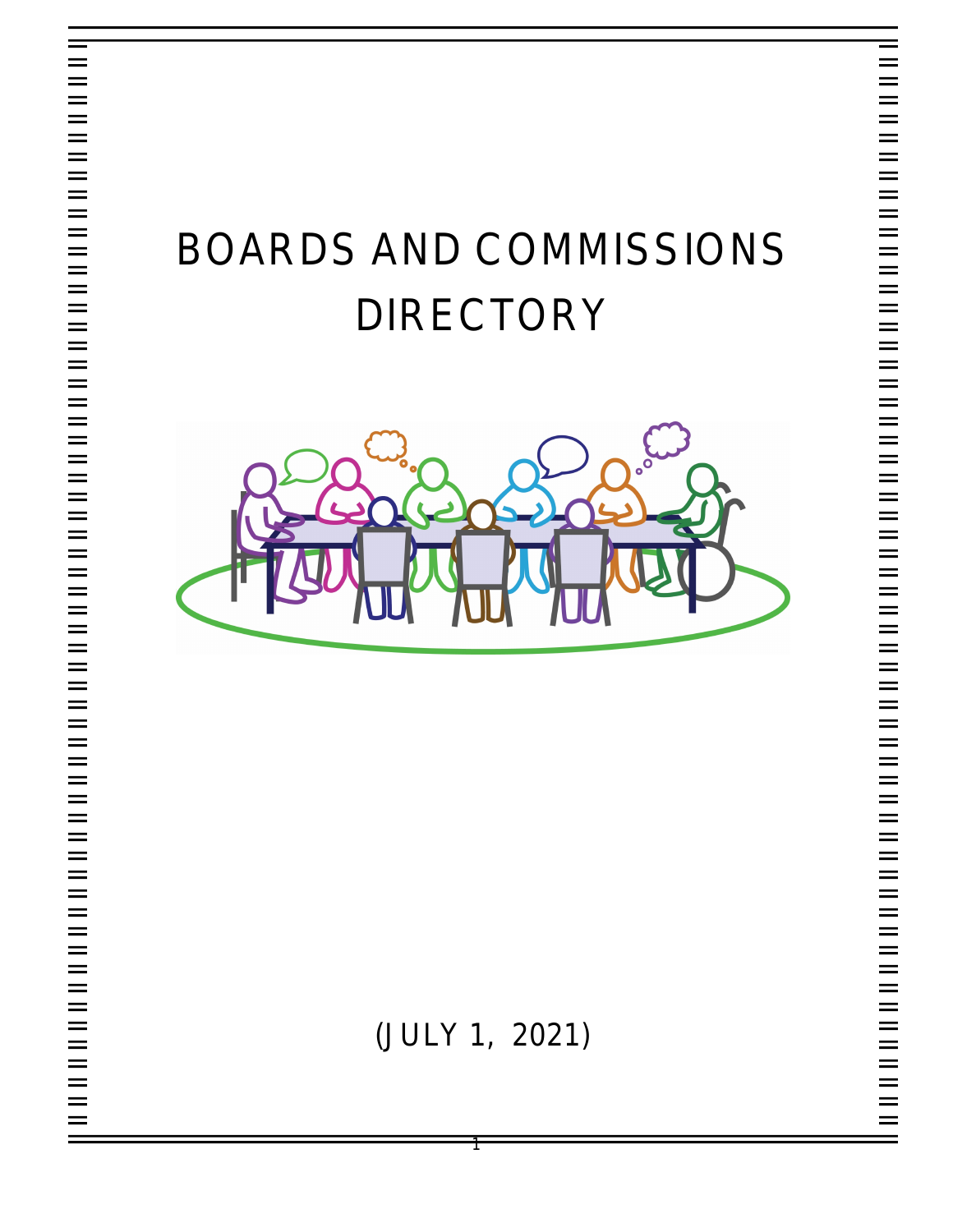# ADMINISTRATIVE REVIEW PANEL

| Staff:                                          | Designee from Finance                                                                                                                                |                        |                              |
|-------------------------------------------------|------------------------------------------------------------------------------------------------------------------------------------------------------|------------------------|------------------------------|
|                                                 | <b>Membership:</b> Three members including a representative of the Police Department, Finance Office, and a<br>citizen from Downtown Action Alliance |                        |                              |
| <b>Duties:</b>                                  | To adjudicate appeals made by motor vehicle operators<br>To hear appeals by vehicle owners prior to impound ment for unpaid parking fines            |                        |                              |
| <b>Meetings:</b>                                | Meets at City Hall as required by number of appeals filed                                                                                            |                        |                              |
| Nancy A. Lueck (F)<br><b>Finance Department</b> |                                                                                                                                                      | $563 - 264 - 1550$ (O) | **Staff Contact**<br>Ongoing |
| Brett Talkington(M)<br><b>Police Department</b> |                                                                                                                                                      | $563 - 263 - 9922$ (O) | Ongoing                      |
| Peggy Heither<br>1212 Kirstin Court             |                                                                                                                                                      | 563-260-0126 (H)       | Original 8-6-2020<br>Ongoing |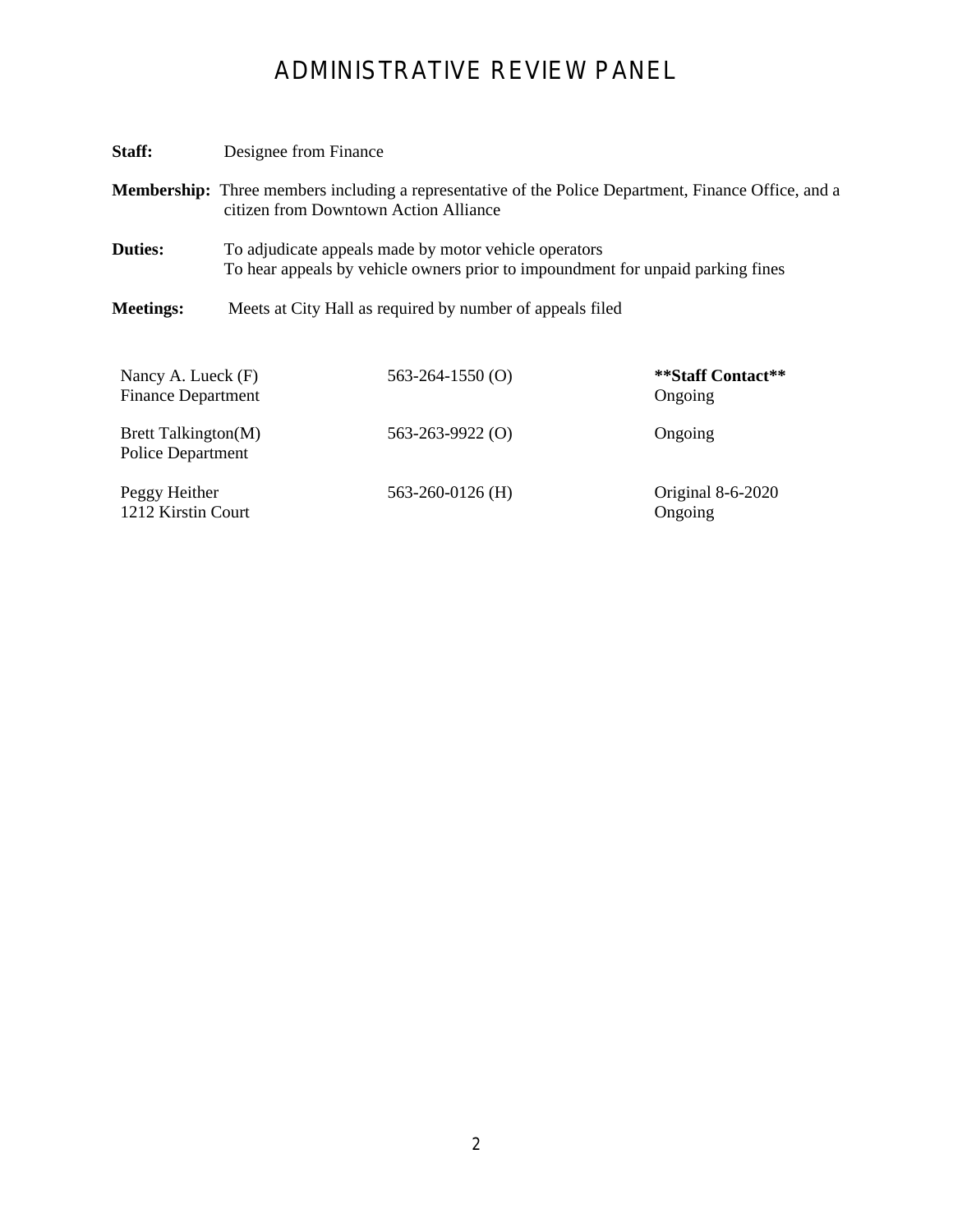## AIRPORT ADVISORY COMMISSION

| Staff:                                                                | <b>Community Development Director</b>                                                                                                                                                                                                                                                                            |                                            |                                                                                            |  |
|-----------------------------------------------------------------------|------------------------------------------------------------------------------------------------------------------------------------------------------------------------------------------------------------------------------------------------------------------------------------------------------------------|--------------------------------------------|--------------------------------------------------------------------------------------------|--|
| <b>Membership:</b>                                                    | Five members recommended by the Nominating Committee and approved by City                                                                                                                                                                                                                                        |                                            |                                                                                            |  |
| Council.                                                              | (Includes one City Council Member)                                                                                                                                                                                                                                                                               |                                            |                                                                                            |  |
| Term:                                                                 | Five years – maximum of two full terms                                                                                                                                                                                                                                                                           |                                            |                                                                                            |  |
| <b>Duties:</b><br>airport,                                            | To confer with and assist the City Administrator in the preparation of the airport budget,<br>To recommend procedures and policies in connection with the administration of the<br>To investigate means by which the airport can be improved<br>To make recommendations for the long-range needs of the airport. |                                            |                                                                                            |  |
| <b>Meetings:</b>                                                      | 4 <sup>th</sup> Monday of each month at 5:00 p.m. - airport terminal building.                                                                                                                                                                                                                                   |                                            |                                                                                            |  |
| Jodi Royal Goodwin(F)                                                 | Community Development Dir.                                                                                                                                                                                                                                                                                       | <b>Muscatine City Hall</b><br>563-264-1550 | **Staff Contact**<br>Ongoing                                                               |  |
| Dennis Froelich(M)<br><b>City Council Member</b><br>2911 Mulberry Ave |                                                                                                                                                                                                                                                                                                                  | 563-6074612<br>dfroelich@muscatineiowa.gov | Orig. Appt. 1-16-2020<br>Term Exp. 12-31-2023                                              |  |
| Steven M. Bradford(M)<br>226 E. 2 <sup>nd</sup> Street, #3            |                                                                                                                                                                                                                                                                                                                  | 563-272-4919 (O)<br>bradfords@hnicorp.com  | Orig. Appt 7-1-2014 (1st)<br>Reappointed $7-1-2019(2nd)$<br>Term Exp. 6-30-2024 (complete) |  |
| Derek Reed(M)<br>2635 Canterbury Rd                                   |                                                                                                                                                                                                                                                                                                                  | 217-871-3397<br>Derek.reed@kentww.com      | Orig. 3-5-20 (partial term)<br>Reappointed 7-1-2020 $(1st)$<br>Term Exp 6-30-2025          |  |
| Mohammad Ali Pasha(M)<br>1017 Orchard Ave                             |                                                                                                                                                                                                                                                                                                                  | 563-260-4400<br>mapasha@gmail.com          | Orig. Appt. 7-1-2018 $(1st)$<br>Term Exp. 6-30-2023                                        |  |

Andrea Kreitner(F) 510 Wier Street

563-554-9047 [kreitnerad@gmail.com](mailto:kreitnerad@gmail.com) Orig. Appt. 7-1-2018(1st) Term Exp. 6-30-2023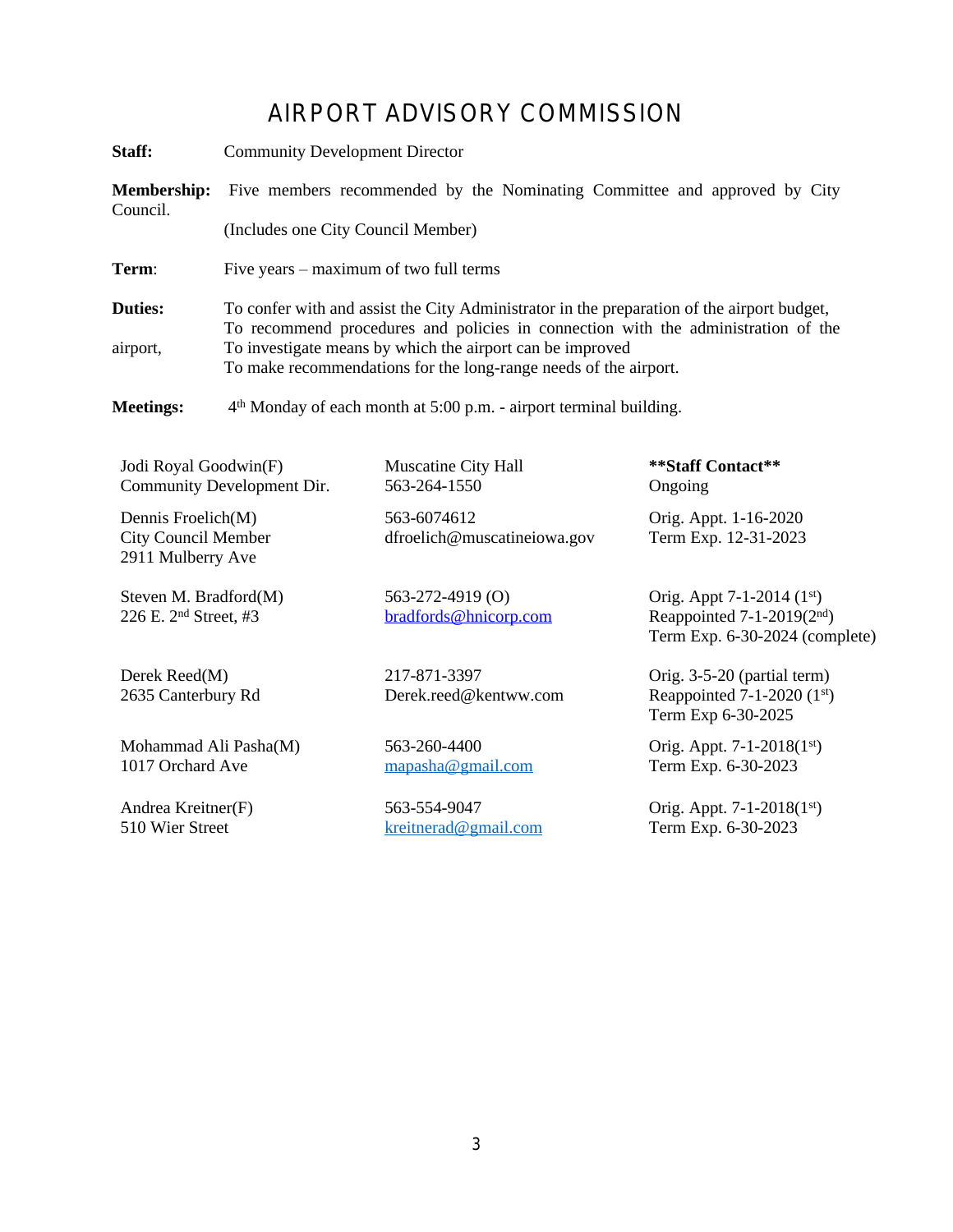#### ART CENTER BOARD OF DIRECTORS

**Staff:** Art Center Director

**Membership:** Nine members recommended by the Nominating Committee and approved by Council

**Term:** Three years – maximum of two full terms

**Duties:** To exercise change, control and supervision over the Museum and Art Center

Meetings: 3<sup>rd</sup> Thursday of each month at 5:30 p.m. - Art Center

Melanie Alexander(F) Art Center Director

Aarzoo Baharani(M) 3502 Delta Queen Circle

Monica Halstead(F) 1704 Timberline Drive

Sara Fitzer-Huston(F) 2204 Stonebrook Drive

Mark Latta(M) 2115 W. Fulliam Ave

Marci Stephens(F) 406 Aspen Trail

James Burr(M) 309 Bartlett Street

Laurie Johnson(F) 1741 Arbor Oaks Drive

Jon Moravec(M) 707 Sunrise Circle

Brian Walter(M) 509 Hogan Court Muscatine Art Center 563-263-8286

404-277-6917 [baharaniaarzoo@stanleygroup.com](mailto:baharaniaarzoo@stanleygroup.com)

563-299-1551 (H) Flipflops320@gmail.com

563-370-7763 [sarafitzer@yahoo.com](mailto:sarafitzer@yahoo.com)

563-260-7618 [mwstephens@machlink.com](mailto:mwstephens@machlink.com)

563-262-7142 563-262-9313

319-400-7104 [lauriejohnson318@gmail.com](mailto:lauriejohnson318@gmail.com)

563-262-3142 (O) 563-263-7561 (H) Jon.moravec@cbit.com

563-264-1621 [bwalter@machlink.com](mailto:bwalter@machlink.com) **\*\*Staff Contact\*\*** Ongoing

Orig. Appt. 7-1-2019 (1st) Term Exp. 6-30-2022

Orig. Appt. 7-1-2020 (1st) Term Exp. 6-30-2023

Orig. Appt. 7-1-2017 (1st) Reappointed  $7-1-2020$   $(2<sup>nd</sup>)$ Term Exp. 6-30-2023 (complete)

563-506-0429 Orig. Appt. 7-1-2019(1st) Term Exp. 6-30-2022

> Orig. Appt. 7-1-2018 (1st) Term Exp. 6-30-2021

Orig. Appt. 11-1-2013(partial) Reappointed 7-1-2016  $(1<sup>st</sup>)$ Reappointed  $7-1-2019$  ( $2<sup>nd</sup>$ ) Term Exp. 6-30-2022 (complete)

Orig. Appt. 7-1-2020 (1st) Term Exp. 6-30-2023

Orig. Appt. 8-7-2014 (partial) Reappointed  $7-1-2015$  (1<sup>st</sup>) Reappointed 7-1-2018 (2nd) Term Exp. 6-30-2021 (complete)

Orig. Appt 7-1-2018 (1st) Term Exp. 6-30-2021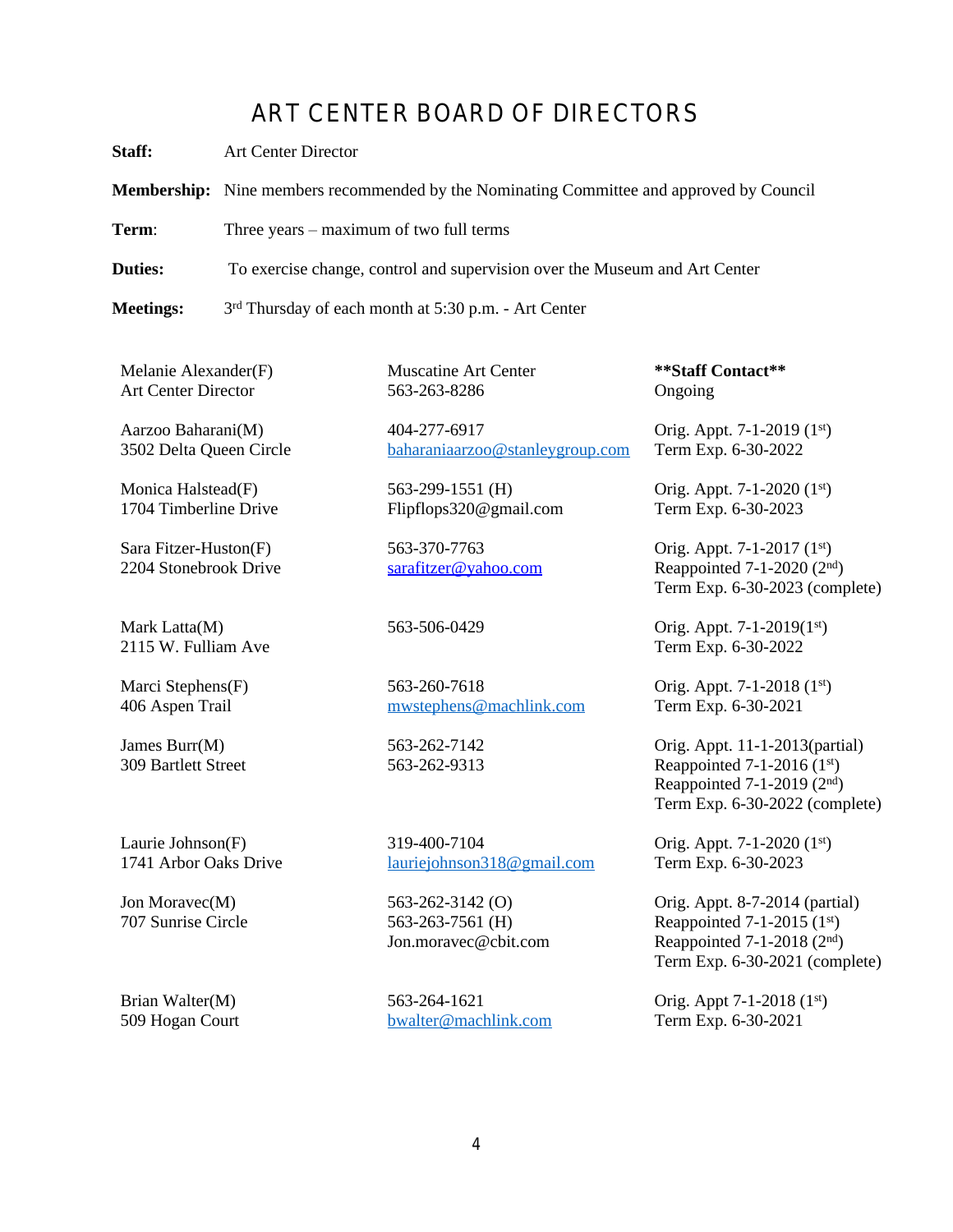# BOARD OF WATER, ELECTRIC AND COMMUNICATIONS TRUSTEES

|                                                       | <b>Membership:</b> Five members recommended by the Nominating Committee and approved by Council.                                                                          |                                                                               |                                                                                                  |
|-------------------------------------------------------|---------------------------------------------------------------------------------------------------------------------------------------------------------------------------|-------------------------------------------------------------------------------|--------------------------------------------------------------------------------------------------|
| Term:                                                 | Six years- maximum of 2 full terms<br>Members cannot be public officers or salaried employees of the city.                                                                |                                                                               |                                                                                                  |
| <b>Duties:</b>                                        | To control and supervise the operations of the municipal electric and water utility<br>To present to Council a detailed annual report with a complete financial statement |                                                                               |                                                                                                  |
| <b>Meetings:</b>                                      | Last Tuesday of each month at 5:30 p.m. - Power & Water Board Room                                                                                                        |                                                                               |                                                                                                  |
| Gage Huston(M)                                        |                                                                                                                                                                           | <b>Muscatine Power and Water</b><br>563-263-2631                              | **Staff Contact**<br>Ongoing                                                                     |
| Keith Porter(M)<br>105 E. Fulliam Avenue              |                                                                                                                                                                           | $563 - 264 - 1550$ (O)<br>563-299-4669 (Cell)                                 | Orig. Appt. 7-1-2016 $(1st)$<br>Term Exp. 6-30-2022                                              |
| Kevin Fields (M)<br>505 Hogan Ct                      |                                                                                                                                                                           | $563 - 264 - 4745$ (O)                                                        | Orig. Appt. 12-10-2018 (partial)<br>Term Exp. 6-30-2021                                          |
| Susan Eversmeyer(F)<br>1706 Timberline Drive          |                                                                                                                                                                           | 563-263-5628 (H)                                                              | Orig. Appt. 7-1-2014 (1st)<br>Reappointed $7-1-2020$ ( $2nd$ )<br>Term Exp. 6-30-2026 (complete) |
| Steve Bradford(M)<br>226 E. 2 <sup>nd</sup> Street #3 |                                                                                                                                                                           | 563-272-4919 (O)                                                              | Orig. Appt. 7-1-2013 (1st)<br>Reappointed $7-1-2019(2nd)$<br>Term Exp. 6-30-2025 (complete)      |
| Tracy McGinnis(F)<br>2463 Cattail Ridge               |                                                                                                                                                                           | $563 - 262 - 3103$ (O)<br>309-791-5440 (H)<br>tracy.mcginnis@centralstate.com | Orig. Appt. 7-1-2012 (1st)<br>Reappointed 7-1-2018 $(2nd)$<br>Term Exp. 6-30-2024 (complete)     |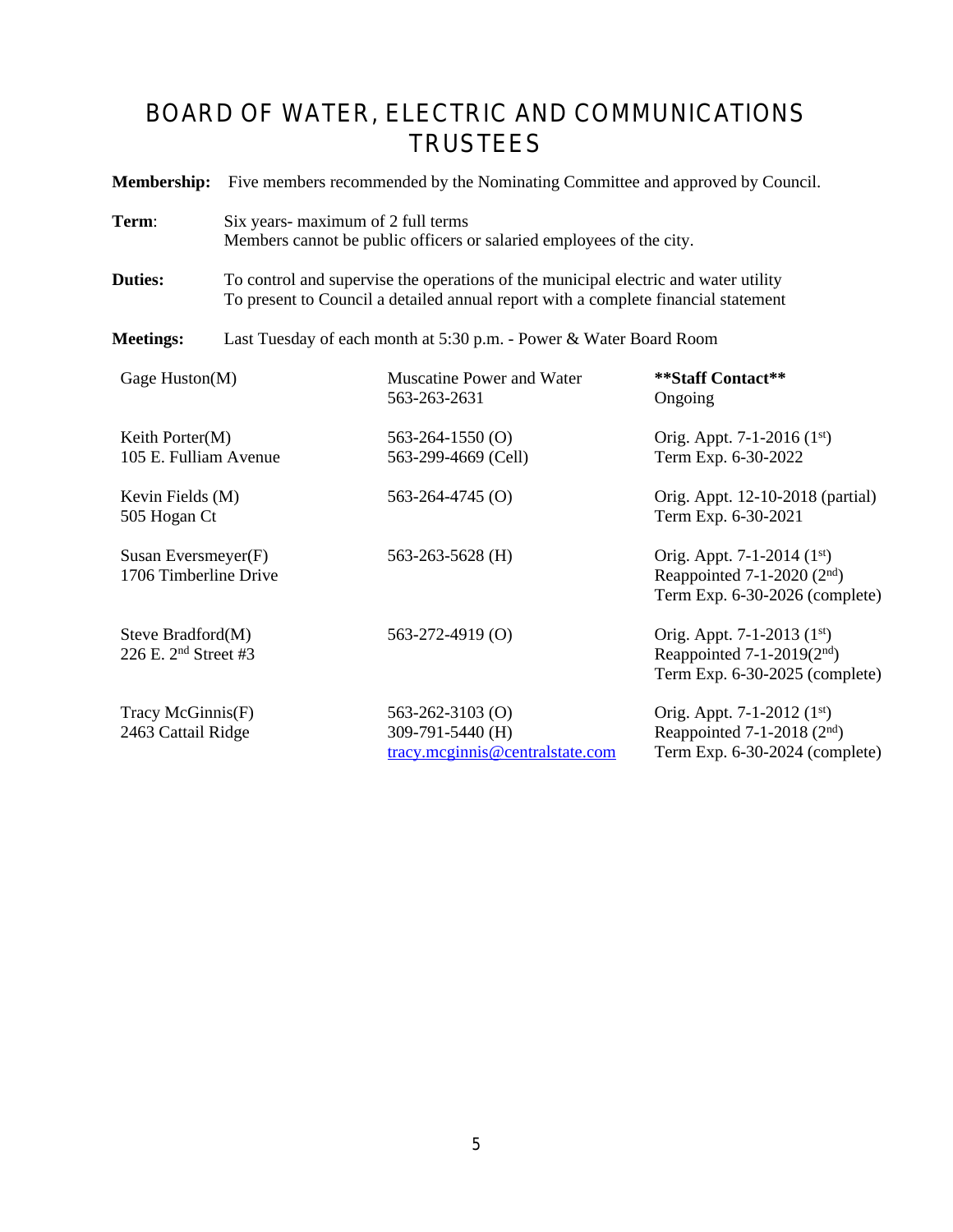### CIVIL SERVICE COMMISSION

| Staff:                                              | Human Resources Manager                                                                                                                        |                                                                                             |                                                                                           |
|-----------------------------------------------------|------------------------------------------------------------------------------------------------------------------------------------------------|---------------------------------------------------------------------------------------------|-------------------------------------------------------------------------------------------|
|                                                     | Membership: Three members recommended by the Nominating Committee and approved by Council.                                                     |                                                                                             |                                                                                           |
| Term:<br>public                                     | Four years $-$ no limit on number of terms.<br>Members must be eligible electors and they must not hold or be a candidate for any<br>office.   |                                                                                             |                                                                                           |
| <b>Duties:</b>                                      | To select testing procedures for the personnel system<br>To hear appeals on employee discipline cases<br>To administer a Civil Service system. |                                                                                             |                                                                                           |
| <b>Meetings:</b>                                    |                                                                                                                                                | 1 <sup>st</sup> Thursday of each month at 4:00 p.m. (as needed) - City Hall Conference Room |                                                                                           |
| Stephanie Romagnoli(F)                              | Human Resources Manager                                                                                                                        | Muscatine City Hall<br>563-264-1550                                                         | **Staff Contact**<br>Ongoing                                                              |
| Brandy D. Olson(F)<br>407 W. 2 <sup>nd</sup> Street |                                                                                                                                                | 563-260-2051<br>bdolson42@gmail.com                                                         | Orig. Appt. 4-1-2004<br>Reappointed 4-1-10<br>Reappointed 4-1-2016<br>Term. Exp. 4-1-2022 |
| Dan Olson                                           |                                                                                                                                                | 563-264-4290 (H)                                                                            | Orig. Appt. 4-1-2008                                                                      |

Dan Olson 310 Wood Creek Lane(M)

563-264-4290 (H) olsondanw@gmail.com

Jeff Cochran(M) 2002 W. Bay Drive

563-506-6107 boschpc@outlook.com Orig. Appt. 7-1-2019 Term Exp. 4-1-2023

Reappointed 4-1-2014 Reappointed 4-1-2020 Term Exp. 4-1-2024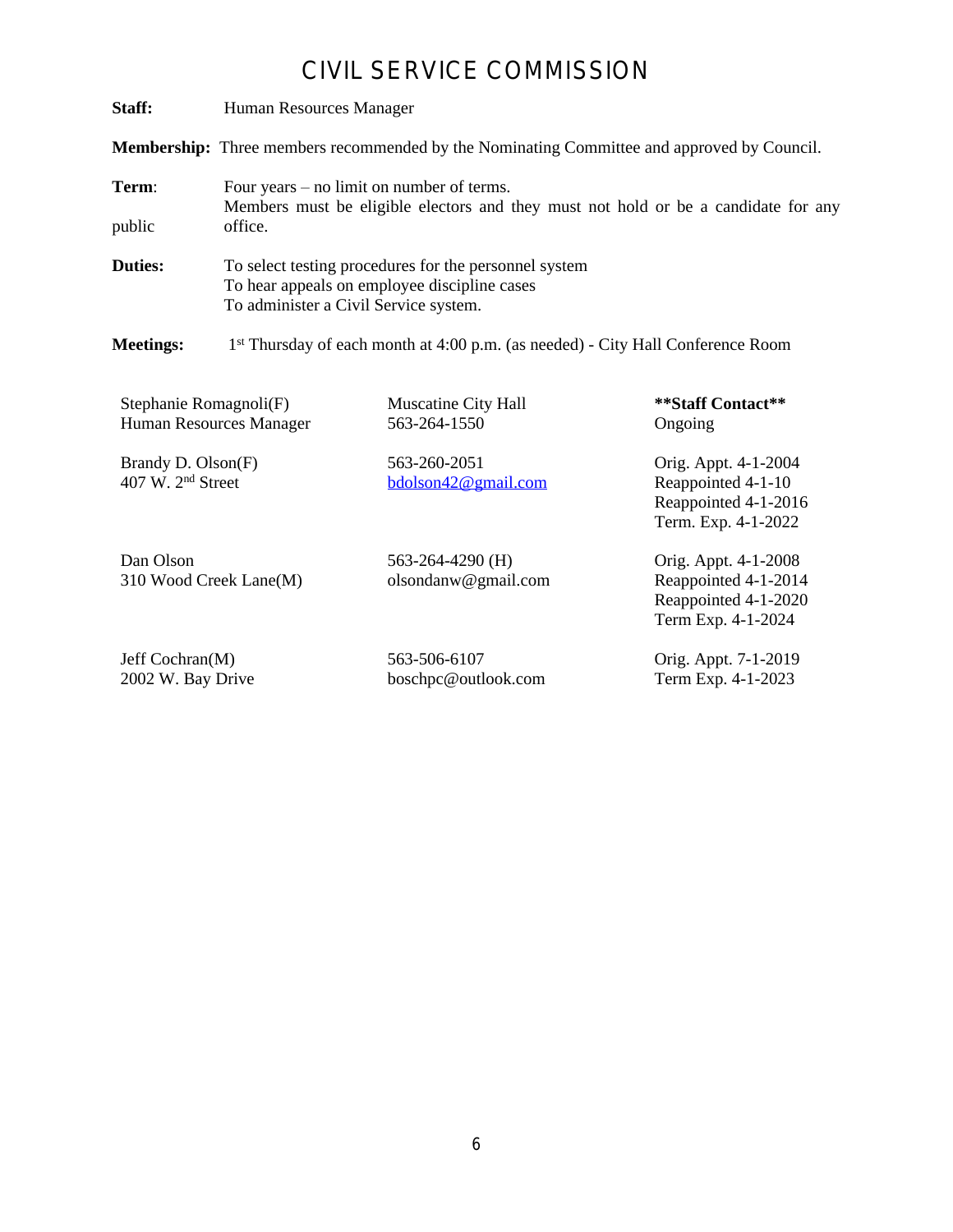### HISTORIC PRESERVATION COMMISSION

**Staff:** Planning and Community Development Coordinator

**Membership:** Five members recommended by nominating committee and approved by Council At least three of the members should be qualified by the experience and/or training in the fields of architecture, engineering and/or building trades, and all members must be residents of the city.

**Term:** Five-year term - maximum of two full terms.

**Duties:** To safeguard the city's historic, aesthetic, and cultural heritage by preserving sites and districts of historic and cultural significance.

**Meetings:**  $3<sup>rd</sup>$  Wednesday of each month at 5:15 p.m. - City Hall conference room.

| Jodi Royal-Goodwin(F)                           | Muscatine City Hall                       | **Staff Contact**                                                                                                                    |
|-------------------------------------------------|-------------------------------------------|--------------------------------------------------------------------------------------------------------------------------------------|
| <b>Community Development Dir</b>                | 563-264-1550                              | Ongoing                                                                                                                              |
| Mark Le $R$ ette $(M)$<br>$716$ W. $3rd$ Street | 319-530-7116 (H)<br>mlerette@machlink.com | Orig. Appt. 10-17-2014(partial)<br>Reappointed 7-1-2015 $(1st)$<br>Reappointed $7-1-2020$ ( $2nd$ )<br>Term Exp 6-30-2025 (complete) |

Devin Pettit(M) 618 Walnut Street 563-299-3369 Devonpettit@aol.com

Rochelle Conway(M) 920 W. 3rd Street

563-260-4773 (O) 563-263-1590 (H) [rconway@machlink.com](mailto:rconway@machlink.com)

Julie Wolf(F) 2708 Mulberry Avenue 563-260-0397 (Cell) 563-263-9348 (H) julie.a.wolf@hotmail.com

Fredrick Galoso(M) 507 W. 2nd Street

563-607-3777 fredrickgaloso@gmail.com

Orig. Appt. 07-01-2013 (1st) Reappointed  $7-1-2018$  ( $2<sup>nd</sup>$ ) Term Exp. 6-30-2023 (complete)

Orig. Appt 7-1-2019 (1st) Term Exp. 6-30-2024

Orig. Appt. 12-17-2015 (partial) Reappointed  $7-1-2019$  (1st) Term Exp. 6-30-2025

Orig. Appt. 8-15-2019 (1st) Term Exp. 6-30-2024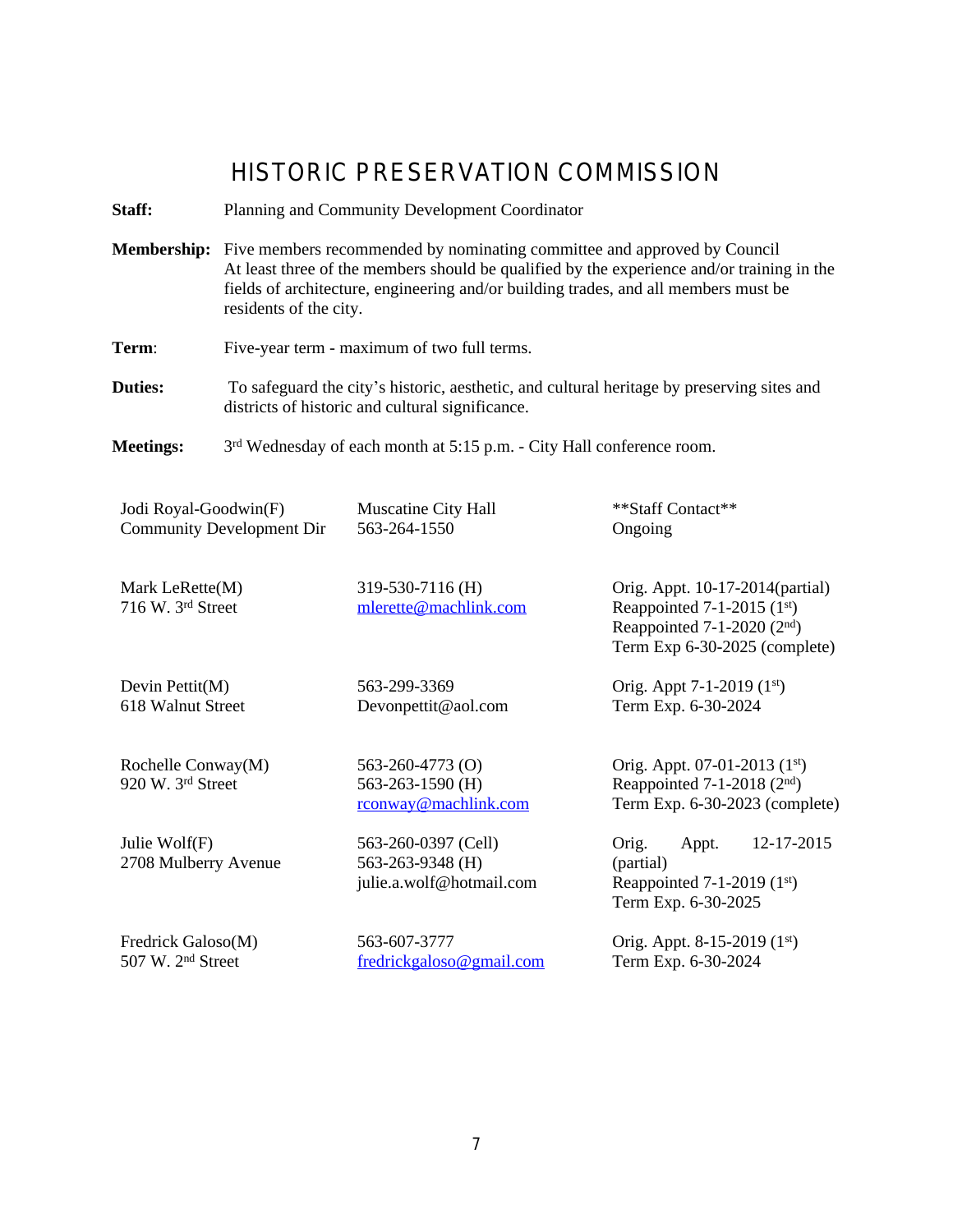# LIBRARY BOARD OF TRUSTEES

| Staff:                                                     | <b>Library Director</b>                                                                                                                                                                                                                                              |                                                                      |                                                                                                             |
|------------------------------------------------------------|----------------------------------------------------------------------------------------------------------------------------------------------------------------------------------------------------------------------------------------------------------------------|----------------------------------------------------------------------|-------------------------------------------------------------------------------------------------------------|
|                                                            | <b>Membership:</b> Nine members comprised of:<br>Eight citizens appointed by the Mayor and approved by Council<br>One resident of Muscatine County, appointed by the Mayor from names<br>submitted by the County Board of Supervisors and approved by Council.       |                                                                      |                                                                                                             |
| Term:                                                      | Six-year term – maximum of two full terms                                                                                                                                                                                                                            |                                                                      |                                                                                                             |
| <b>Duties:</b>                                             | To oversee the management of the library by the Library Director<br>To employ and remove the Library Director as necessary<br>To approve the expenditure of the money allocated by Council to the library<br>To approve the library budget for submission to Council |                                                                      |                                                                                                             |
| <b>Meetings:</b>                                           |                                                                                                                                                                                                                                                                      | $3rd$ Wednesday of each month at 4:30 p.m. - Library conference room |                                                                                                             |
| Pam Collins(F)<br><b>Library Director</b>                  |                                                                                                                                                                                                                                                                      | <b>Musser Public Library</b><br>563-263-3065                         | **Staff Contact**<br>Ongoing                                                                                |
| Tony Loconsole(M)<br>3345 Spinning Wheel Court             |                                                                                                                                                                                                                                                                      | 563-770-0504<br>tonytoneshow@gmail.com                               | Orig. Appt. 7-1-2019 (1st)<br>Term Exp. 6-30-2025                                                           |
| Peggy Gordon(F)<br>802 Wier Street                         |                                                                                                                                                                                                                                                                      | 563-262-8982 (H)<br>gordonp@allsteeloffice.com                       | Orig. Appt. 7-1-2011 (1st)<br>Reappointed 7-1-2017 $(2nd)$<br>Term Exp. 6-30-2023 (complete)                |
| Jon Moravec(M)<br>707 Sunrise Circle                       |                                                                                                                                                                                                                                                                      | 563-263-3131 (O)<br>563-263-7561 (H)<br>jon.moravec@centralstate.com | Orig. Appt. 7-1-2011 (1st)<br>Reappointed 7-1-2017 $(2nd)$<br>Term Exp. 6-30-2023 (complete)                |
| Bret Olson(M)<br>3312 Mackinac Court                       |                                                                                                                                                                                                                                                                      | 563-263-9996<br>Bolson@muscatiney.org                                | Orig. Appt. 07-01-2010 (1st)<br>Reappointed 7-1-2016 $(2nd)$<br>Term Exp. 6-30-2022 (complete)              |
| Jane Daufeldt(F)<br>2223 Fifth Avenue                      |                                                                                                                                                                                                                                                                      | 563-260-3154 (cell)<br>jldaufeldt@machlink.com                       | Orig. Appt. 11-7-2013 (partial)<br>Reappointed 7-1-2015 $(1st)$<br>Term Exp. 6-30-2021                      |
| Diana Gradert(F)                                           | 101 W. Mississippi Drive #501                                                                                                                                                                                                                                        | 563-571-4001<br>diana@wtccommunications.com                          | Orig. Appt. 8-6-2015 (1st)<br>Term Exp. 6-30-2021                                                           |
| Maritza Martinez(F)<br>210 E 2 <sup>nd</sup> Street Apt #3 |                                                                                                                                                                                                                                                                      | 563-260-8904<br>maritzajvazquez@outlook.com                          | Orig. Appt. 7-1-2019 (1st)<br>Term Exp. 6-30-2025                                                           |
| Nancy Dew(F)<br>2025 Jasper Avenue                         |                                                                                                                                                                                                                                                                      | $563 - 264 - 2420$ (O)<br>563-262-0482 (H)                           | Orig. Appt. 10-06-2011 (1st)<br>Reappointment 7-1-2017 (2 <sup>nd</sup> )<br>Term Exp. 06-30-2023(complete) |
| Jarod Johnson(M)<br>1741 Arbor Oaks                        |                                                                                                                                                                                                                                                                      | 563-607-5979<br>Dr.jarod@articdental.com                             | Orig. Appt. 12-17-2015 (partial)<br>Term Exp. 6-30-2021                                                     |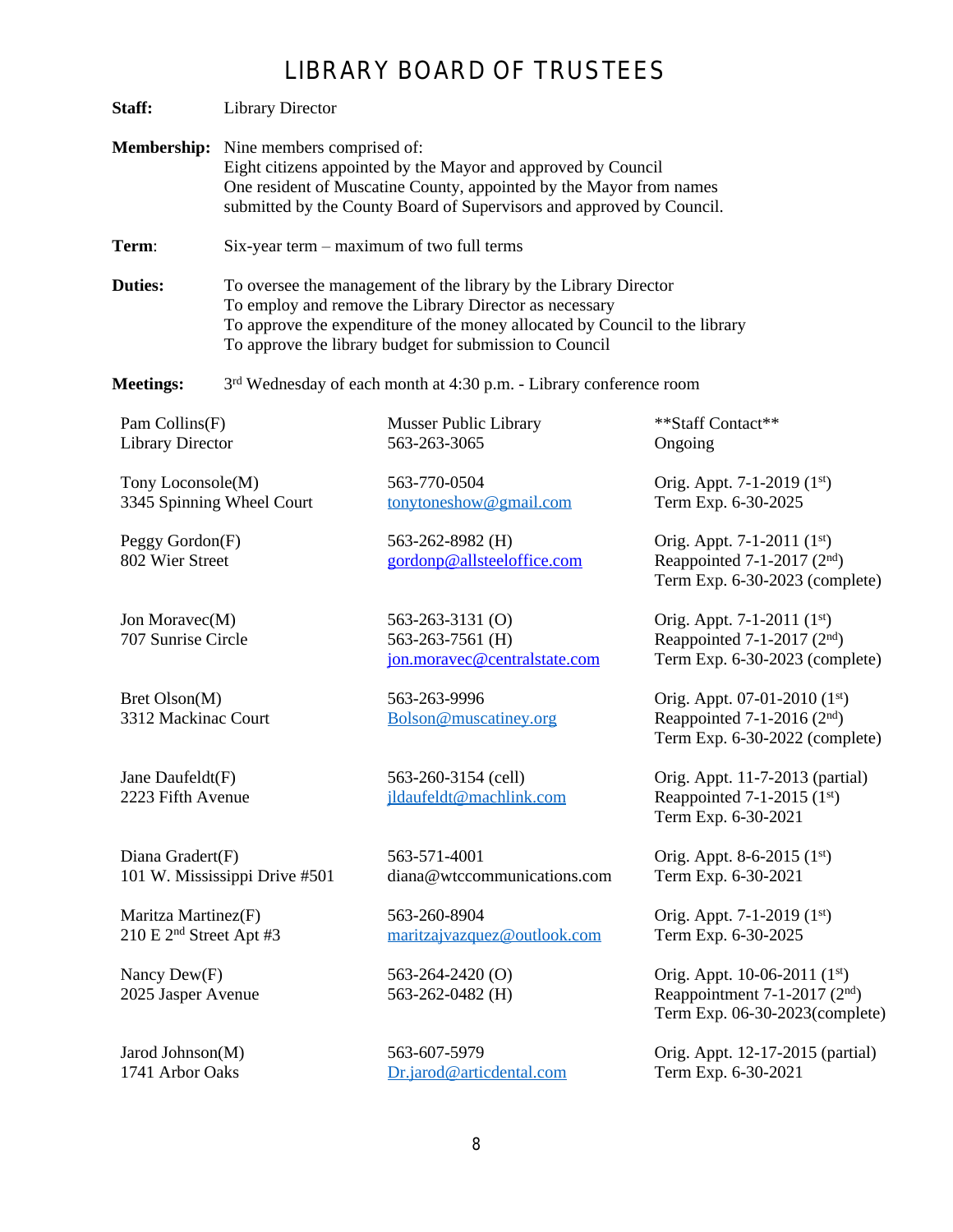# PLANNING AND ZONING COMMISSION

| Staff:                                              | <b>City Planner</b>                                                                                                                                                                                                                                                                                                                |                                               |                                                                                         |
|-----------------------------------------------------|------------------------------------------------------------------------------------------------------------------------------------------------------------------------------------------------------------------------------------------------------------------------------------------------------------------------------------|-----------------------------------------------|-----------------------------------------------------------------------------------------|
|                                                     | <b>Membership:</b> Seven members recommended by the Nominating Committee and approved by Council<br>Members must be citizens of Muscatine and qualified by knowledge or experience to<br>advise City Council in matters pertaining to the development of the city.<br>Members must not be elected officers of the city government. |                                               |                                                                                         |
| Term:                                               | Five-year terms - maximum of two full terms                                                                                                                                                                                                                                                                                        |                                               |                                                                                         |
| <b>Duties:</b>                                      | To review proposed subdivisions, rezoning requests, and sales of public property<br>To make recommendations concerning the growth management of the city<br>To formulate a five-year capital improvement plan for the city                                                                                                         |                                               |                                                                                         |
| <b>Meetings:</b>                                    | 2 <sup>nd</sup> Tuesday of each month at 5:30 p.m. - City Hall Council Chambers.                                                                                                                                                                                                                                                   |                                               |                                                                                         |
| Andrew Fangman(M)<br><b>City Planner</b>            |                                                                                                                                                                                                                                                                                                                                    | Muscatine City Hall<br>563-264-1550           | **Staff Contact**<br>Ongoing                                                            |
| Steve Nienhaus(M)<br>2763 Houser Street             |                                                                                                                                                                                                                                                                                                                                    | 319-855-2153 (H)<br>snienhaus@ncsrcc.org      | Orig. Appt. 3-3-2016 (partial)<br>Reappointed 7-1-2018 $(1st)$<br>Term Exp. 6-30-2023   |
| Wendi Ingram(F)<br>1220 Mulberry Avenue             |                                                                                                                                                                                                                                                                                                                                    | 563-506-2029<br>wendyingram@ruhlhomes.com     | Orig. Appt. 7-21-2016 (1st)<br>Term Exp. 6-30-2021                                      |
| Kayla Bendorf(F)<br>1418 Buell Street               |                                                                                                                                                                                                                                                                                                                                    | 563-260-3053<br>Kaylasorensen12@gmail.com     | Orig. Appt 7-1-2019 (1st)<br>Term Exp. 6-30-2024                                        |
| Mark Seaman(M)<br>119 Sycamore St.                  |                                                                                                                                                                                                                                                                                                                                    | 563-770-6669<br>markseaman@gmail.com          | Orig. Appt. 7-01-2020 (1st)<br>Term Exp. 6-30-2023                                      |
| Andrew Anderson(M)<br>217 W. 4 <sup>th</sup> Street |                                                                                                                                                                                                                                                                                                                                    | 563-260-5556<br>andrewanderson@ruhlhomes.com  | Orig. Appt. 7-1-2017 (1st)<br>Term Exp. 6-30-2022                                       |
| Jodi Hansen(F)<br>401 Lee Street                    |                                                                                                                                                                                                                                                                                                                                    | 319-325-6381<br>jhansen@muscatine.com         | Orig. Appt. 02-19-2015 (partial)<br>Reappointed 7-1-2017 $(1st)$<br>Term Exp. 6-30-2022 |
| Robert McFadden(M)<br>2114 Pinefield St             |                                                                                                                                                                                                                                                                                                                                    | 563-554-1207<br>Robertmcfadden52761@yahoo.com | Orig. Appt. 7-1-2018 (1st)<br>Term Exp. 6-30-2023                                       |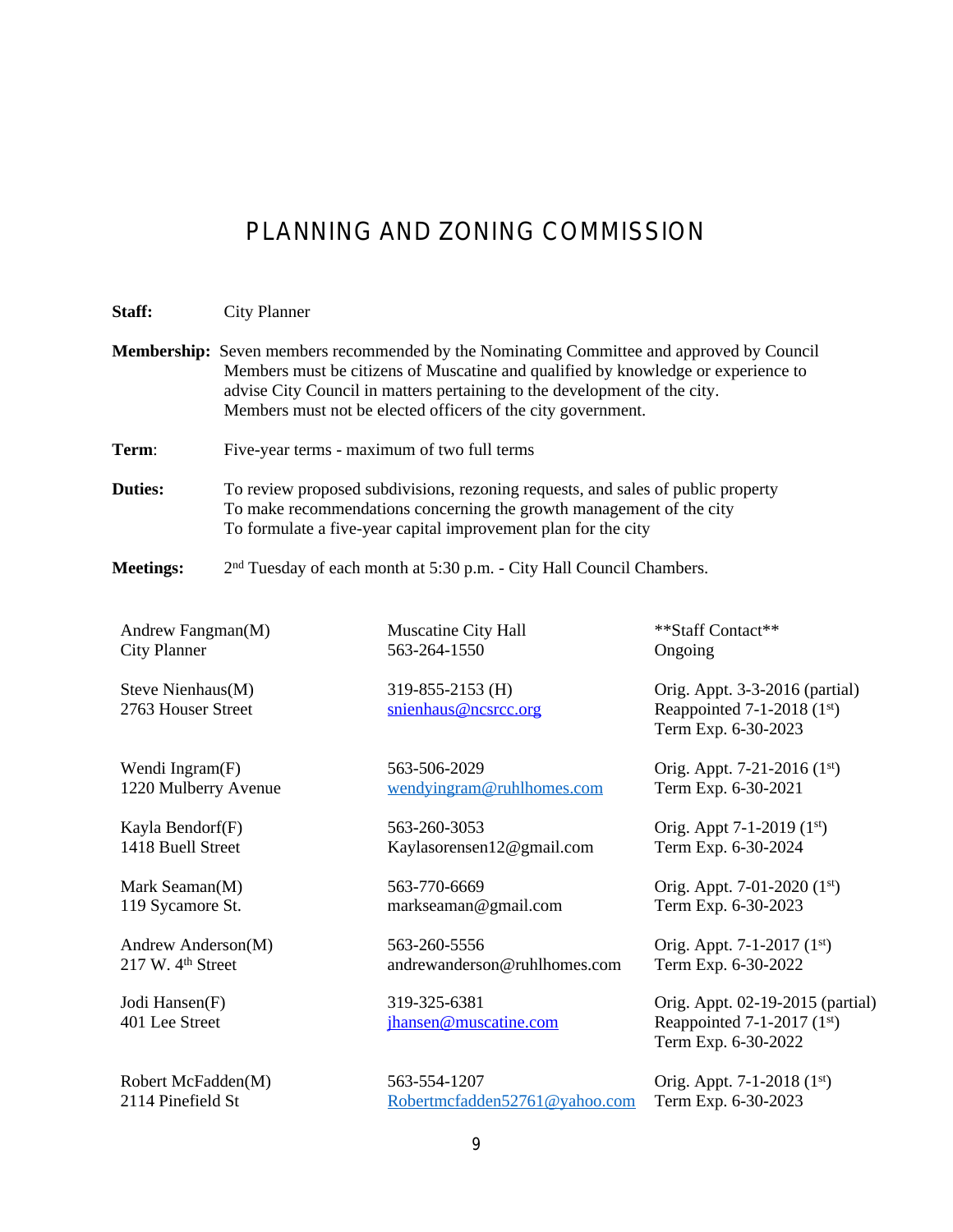# RECREATION ADVISORY COMMISSION

| Staff:                                        | Parks and Recreation Director                                                                                                                                                                                    |                                             |                                                                                                                                   |
|-----------------------------------------------|------------------------------------------------------------------------------------------------------------------------------------------------------------------------------------------------------------------|---------------------------------------------|-----------------------------------------------------------------------------------------------------------------------------------|
|                                               | <b>Membership:</b> Seven members recommended by the Nominating Committee and approved by Council                                                                                                                 |                                             |                                                                                                                                   |
| Term:                                         | Three-year terms - maximum of two full terms.                                                                                                                                                                    |                                             |                                                                                                                                   |
| <b>Duties:</b>                                | To confer with and assist the City Administrator in the preparation of the Parks and<br><b>Recreation budget</b><br>To recommend procedures and policies in connection with the administration of city           |                                             |                                                                                                                                   |
| parks,                                        | cemetery, golf course and harbor operations<br>To investigate means by which parks and recreation can be improved and to make<br>recommendations for the long-range needs of the recreation programs of the city |                                             |                                                                                                                                   |
| <b>Meetings:</b>                              | $1st$ Wednesday of each month at 5:30 p.m. – see agenda for location                                                                                                                                             |                                             |                                                                                                                                   |
| Richard Klimes(M)                             | Parks and Recreation Director                                                                                                                                                                                    | Muscatine City Hall<br>563-264-1550         | **Staff Contact**<br>Ongoing                                                                                                      |
| Pete DeGabrielle(M)<br>2722 Surry Court       |                                                                                                                                                                                                                  | 563-260-0085<br>petedegabrielle@outlook.com | Orig Appt. 7-1-2019 (1st)<br>Term Expires 6-30-2022                                                                               |
| Gina Othmer $(F)$<br>1915 Green Acres         |                                                                                                                                                                                                                  | 563-554-0887<br>ginaothmer@gmail.com        | Orig Appt. 7-1-2019 (1st)<br>Term Exp. 6-30-2022                                                                                  |
| Rick Bierman(M)<br>903 Eisenhower             |                                                                                                                                                                                                                  | 563-263-2527<br>Richard_bierman@q.com       | Orig. Appt. 7-1-2018 (1st)<br>Term Exp. 6-30-2021                                                                                 |
| Jennifer DeFosse(F)<br>1564 Washington Street |                                                                                                                                                                                                                  | 563-571-4092<br>defosse44@msn.com           | Orig. Appt. 8-3-2017 (1st)<br>Reappointed 7-1-2020 $(2nd)$<br>Term Exp. 6-30-2023 (complete)                                      |
| Angie Haller(F)<br>108 Middle Road            |                                                                                                                                                                                                                  | 563-506-3162<br><u>22angiej@gmail.com</u>   | Orig. Appt. 12-03-2015(partial)<br>Reappointed 7-1-2017 (1st)<br>Reappointed $7-1-2020$ ( $2nd$ )<br>Term Exp. 6-30-23 (complete) |
| <b>Bradley Bark</b><br>825 Robin Road         |                                                                                                                                                                                                                  | 563-506-3161                                | Orig Appt. 7-16-2020 (1st)                                                                                                        |
| Dana LaRue(F)<br>45 Colony Dr.                |                                                                                                                                                                                                                  | 563-506-2507<br>Dalarue3@gmail.com          | Orig. Appt. 7-1-2018 (1st)<br>Term Exp. 6-30-21                                                                                   |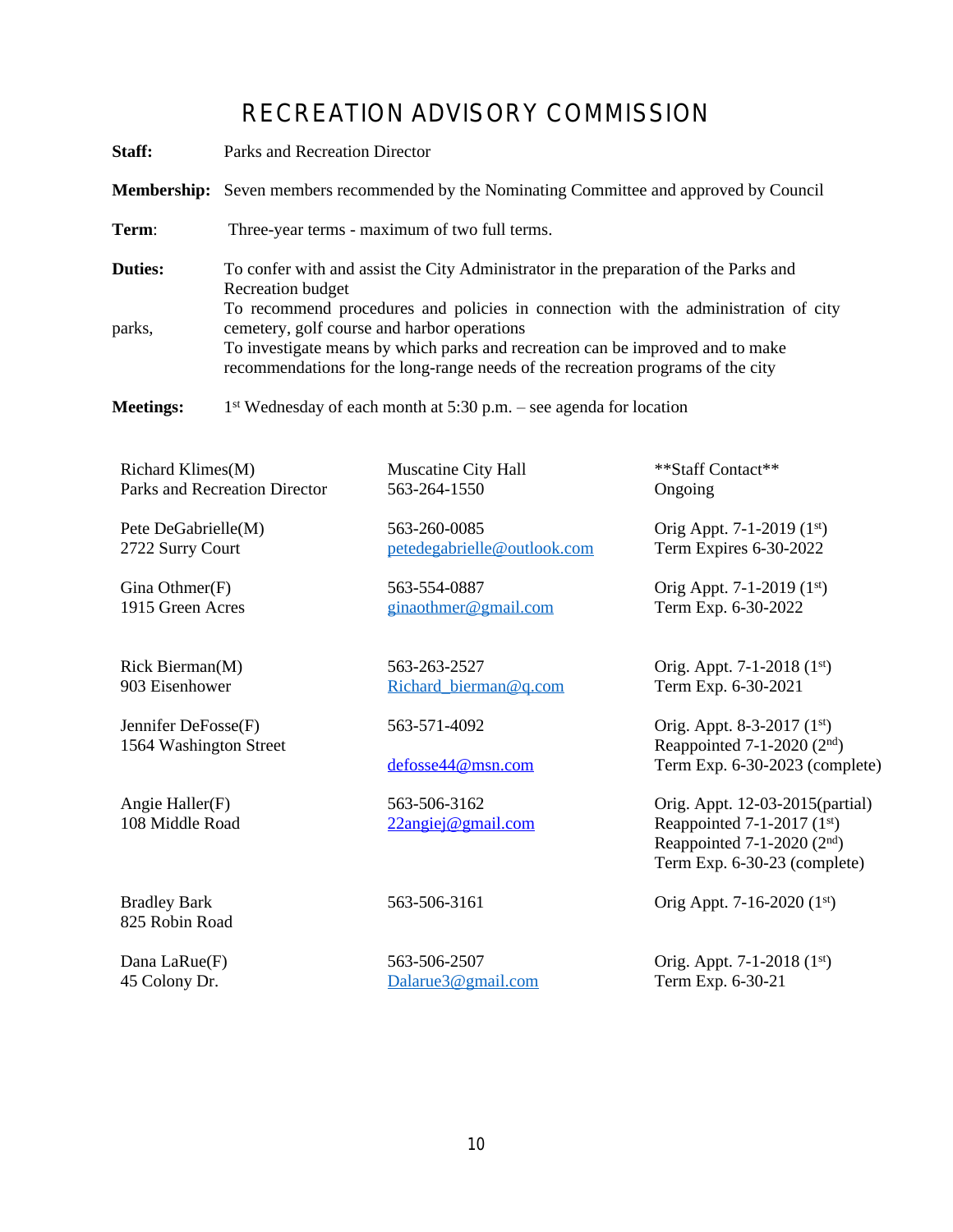### ZONING BOARD OF ADJUSTMENTS

**Staff:** City Planner

**Membership:** Five members recommended by the Nominating Committee and approved by City Council

**Term:** Five-year terms - maximum of two full terms.

**Duties:** To hear and decide appeals involving an alleged error in any order, requirement, decision or determination made by an administrative official in the enforcement and interpretation of the zoning ordinance To hear and decide special exceptions to the zoning ordinance

Meetings: 1<sup>st</sup> Tuesday of the month at 5:30 p.m. - City Hall Council Chambers

Andrew Fangman (F) Planner

Julie Wolf(F) 2708 Mulberry Ave

Open

Larry Murray 108 Pond Street

Jodi Hansen(F) 401 Lee Street

563-260-0397 [Julie.a.wolf@hotmail.com](mailto:Julie.a.wolf@hotmail.com)

Muscatine City Hall 563-264-1550

563-260-5864 Larrymurray52761@gmail.com

319-325-6381 [jhansen@muscatine.com](mailto:jhansen@muscatine.com)

Robert McFadden(M) 2114 Pinefield

563-554-1207 [robertmcfadden52761@yahoo.com](mailto:robertmcfadden52761@yahoo.com)

\*\*Staff Contact\*\* Ongoing

Orig. Appt. 7-1-2019 (1st) Term Exp. 6-30-2024

Orig. Appt. 03-06-2020 (Partial) Reappointed  $7-1-2020$  ( $1<sup>st</sup>$ ) Term Exp. 06-30-2025

Orig. Appt. 02-18-2015 (Partial) Reappointed  $7-1-2015$  (1st) Reappointed  $7-1-2020$   $(2<sup>nd</sup>)$ Term Exp. 6-30-2025

Orig. Appt. 10-20-2016 (1st) Term Exp. 6-30-2021